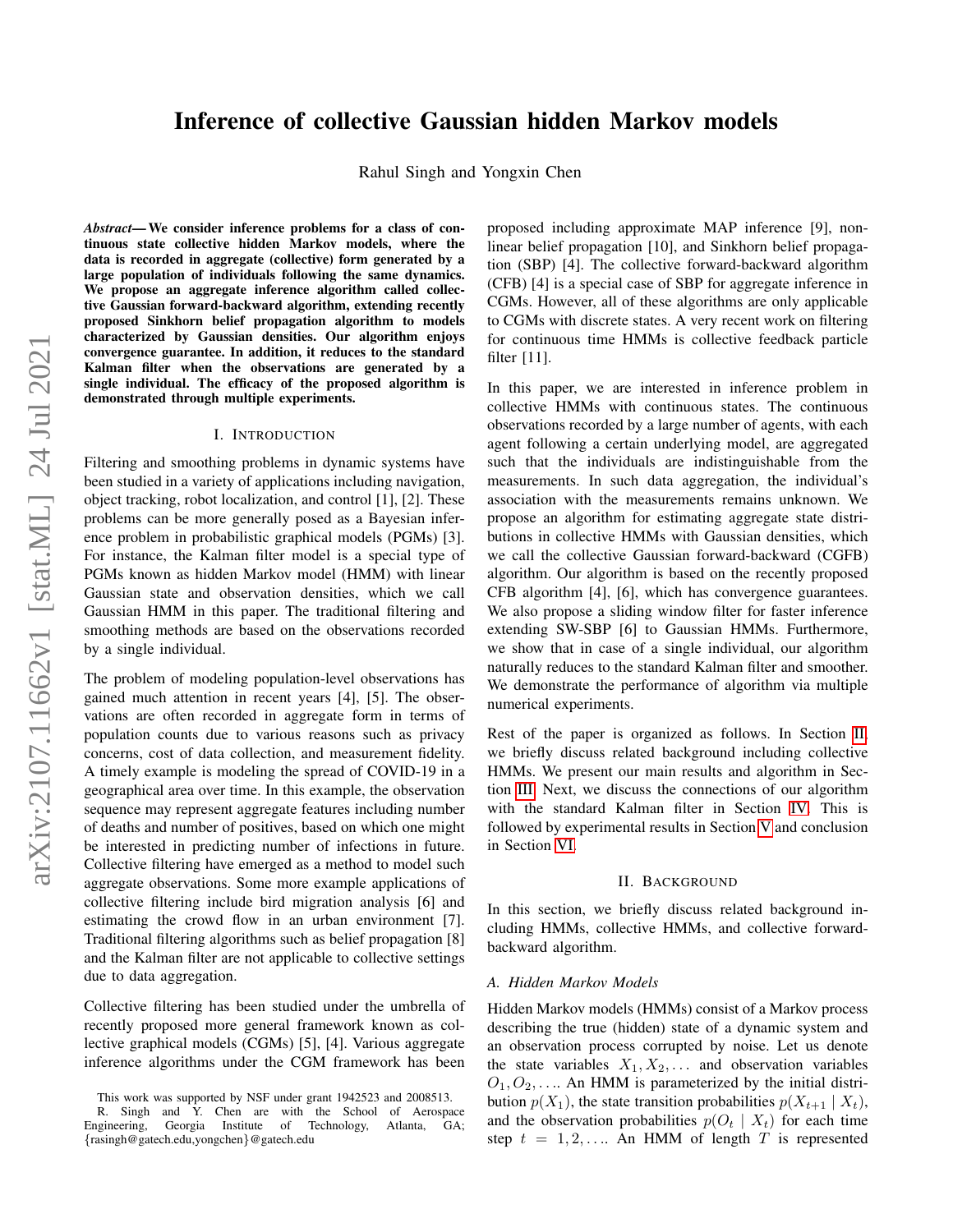graphically as shown in Figure [1.](#page-1-1) The joint distribution of an HMM with length  $T$  can be factorized as

$$
p(\mathbf{x}, \mathbf{o}) = p(x_1) \prod_{t=1}^{T-1} p(x_{t+1} | x_t) \prod_{t=1}^{T} p(o_t | x_t), \quad (1)
$$

where  $\mathbf{x} = \{x_1, x_2, \dots, x_T\}$  and  $\mathbf{o} = \{o_1, o_2, \dots, o_T\}$ represent a particular assignment of hidden and observation variables, respectively.

The state and observation variables can take either discrete or continuous values. In this paper, we assume that both state as well as observation variables take continuous values unless otherwise specified. In standard inference problems over HMMs, the observations from a single individual  $\hat{o}_1, \hat{o}_2, \dots, \hat{o}_T$  are recorded over time, based on which the hidden state distributions  $p(x_t|\hat{o}_{1:T})$  are estimated. The standard forward-backward algorithm [12] is a popular method for inference over HMMs. Note that when the estimation of state distributions at time step  $t$  is made based on only the current and past observations  $\hat{o}_{1:t}$ , it is called *filtering* and when the future observations are also taken into account, it is more generally termed as *inference* or *smoothing*.

<span id="page-1-1"></span>

Fig. 1: Graphical representation of a length T HMM.

# *B. Collective Hidden Markov Models*

Collective (aggregate) HMMs refer to the scenario when the data is generated by  $M$  individuals independently transitioning from state to state according to the same Markov chain and the corresponding noisy observations are recorded in aggregate form such that the association to the corresponding state is not known. Let  $X_t^{(m)}$  be the random variable representing the state of  $m^{th}$  individual at time t and  $O_t^{(m)}$ be the observation variable of  $m^{th}$  individual at time t. The observations are made in aggregate form  $y_t(o_t)$  representing the distribution of the collective observations for each time step  $t = 1, 2, \ldots, T$ . The goal of inference in collective HMMs is to estimate the aggregate state distributions  $n_t(x_t)$ given all the aggregate observation distributions. A pictorial representation of a collective HMM is depicted in Figure [2.](#page-1-2) Here,  $n_t(x_t)$  is an estimate of the state distribution of the  $M$  agents at time step  $t$ .

Inference in aggregate HMMs aims to estimate the aggregate hidden distributions based on indistinguishable aggregate measurements. Traditional inference algorithms such as forward-backward algorithms can not be used here due to data aggregation. The collective forward-backward (CFB) algorithm [4] was recently proposed for aggregate inference in HMMs. It is a special case of more general aggregate inference algorithm known as Sinkhorn belief propagation (SBP) [4], which has convergence guarantee.

<span id="page-1-2"></span>

Fig. 2: Aggregate HMM (shaded nodes represent aggregate noisy observations).

#### *C. Collective Forward-Backward Algorithm*

The collective forward-backward algorithm [4] is a message passing type inference method for aggregate HMMs. It employs propagating four different types of messages over the underlying HMM as shown in Figure [3.](#page-1-3) The CFB algorithm was originally proposed to handle discrete state and discrete observation HMMs and was recently extended to discrete state and continuous observation settings in [13]. The messages in the CFB algorithm are computed as

$$
\alpha_t(x_t) \propto \sum_{x_{t-1}} p(x_t | x_{t-1}) \alpha_{t-1}(x_{t-1}) \gamma_{t-1}(x_{t-1}), \qquad (2a)
$$

$$
\beta_t(x_t) \propto \sum_{x_{t+1}} p(x_{t+1}|x_t) \beta_{t+1}(x_{t+1}) \gamma_{t+1}(x_{t+1}), \quad (2b)
$$

$$
\gamma_t(x_t) \propto \sum_{o_t} p(o_t | x_t) \frac{y_t(o_t)}{\xi_t(o_t)},\qquad(2c)
$$

$$
\xi_t(o_t) \propto \sum_{x_t} p(o_t | x_t) \alpha_t(x_t) \beta_t(x_t), \quad (2d)
$$

with boundary conditions

$$
\alpha_1(x_1) = p(x_1)
$$
 and  $\beta_T(x_T) = 1$ .

<span id="page-1-3"></span>

Fig. 3: Messages for inference in collective HMM.

The update sequence of these messages has a two-pass structure: a forward pass followed by a backward pass. In forward pass,  $\gamma_t$ ,  $\alpha_t$ , and  $\xi_t$  are updated  $\forall t = 1, 2, ..., T$ , and in backward pass,  $\gamma_t$ ,  $\beta_t$ , and  $\xi_t$  are updated  $\forall t =$  $T, T - 1, \ldots, 1$ . The algorithm is guaranteed to converge upon which, the required aggregate hidden state distributions are estimated as

$$
n_t(x_t) \propto \alpha_t(x_t) \beta_t(x_t) \gamma_t(x_t), \ \forall t = 1, 2, \ldots, T.
$$

# III. MAIN RESULTS

<span id="page-1-0"></span>We propose collective Gaussian forward-backward (CGFB) algorithm for inference in aggregate Gaussian hidden Markov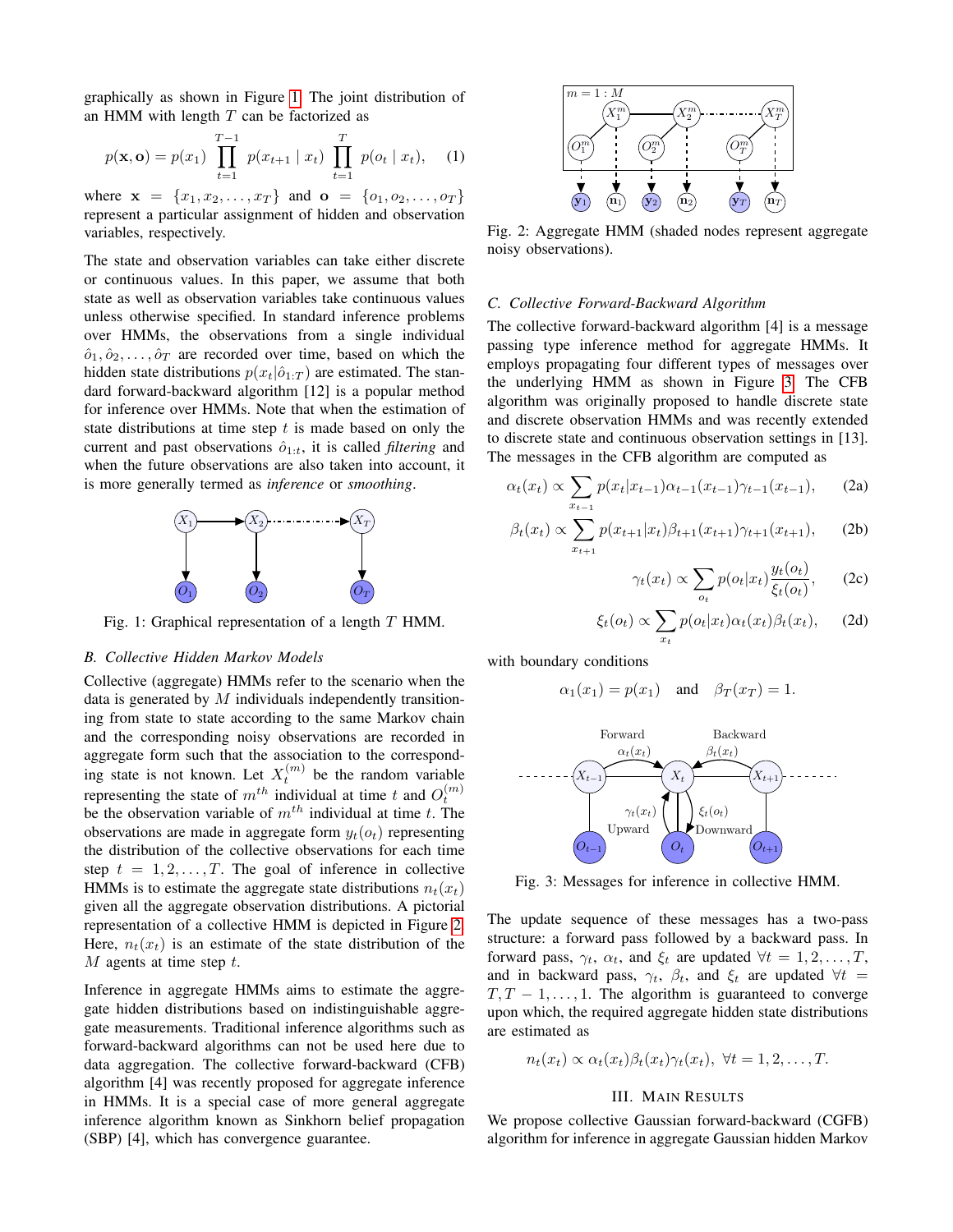models (GHMMs). GHMMs are special case of continuous state HMMs where the model densities take the form

$$
p(X_{t+1}|X_t, \theta_X) = \mathcal{N}(x_{t+1}; Ax_t, Q)
$$
 (3a)

$$
p(O_t|X_t, \theta_1) = \mathcal{N}(o_t; Cx_t, R)
$$
 (3b)

$$
p(X_1|\theta_1) = \mathcal{N}(x_1; \pi, \Pi), \tag{3c}
$$

where  $\theta_X = \{A, Q\}$ ,  $\theta_O = \{C, R\}$ , and  $\theta_1 = \{\pi, \Pi\}$  are the parameters characterizing model densities in the HGMM model. Alternatively, the model densities for  $t = 1, 2, \ldots$  can be characterized via the following set of equations.

$$
X_{t+1} = AX_t + W_t \tag{4a}
$$

$$
O_t = CX_t + V_t,\t\t(4b)
$$

where  $W_t \sim \mathcal{N}(w_t; 0, Q)$ ,  $V_t \sim \mathcal{N}(v_t; 0, R)$ , and  $X_1 \sim$  $\mathcal{N}(x_1;\pi,\Pi).$ 

# *A. Collective GHMM Inference: Collective Gaussian Forward-Backward Algorithm*

We have a total of  $M$  trajectories of continuous observations over a single GHMM characterized by [\(3\)](#page-2-0). The recorded observations are  $\{o_1^{(m)}, o_2^{(m)}, \ldots, o_t^{(m)}\}, \forall m = 1, 2, \ldots, M$ with  $o_t^{(m)}$  being the continuous observations of the  $m^{th}$ trajectory at time t. The objective of the collective GHMM inference is to estimate the distributions  $n_t(x_t)$ ,  $\forall t$ . We assume that the aggregate observation is approximated by a Gaussian density at each time step  $t$ , i.e.,

$$
y_t(o_t) \sim \mathcal{N}(o_t; \hat{\mu}_t, \hat{P}_t), \tag{5}
$$

where  $\hat{\mu}_t$  and  $\hat{P}_t$  can be estimated from the recorded observations.

For continuous states and continuous observations, the four messages in the CFB algorithm take the form

$$
\alpha_t(x_t) \propto \int p(x_t | x_{t-1}) \alpha_{t-1}(x_{t-1}) \gamma_{t-1}(x_{t-1}) dx_{t-1}, \quad \text{(6a)}
$$

$$
\beta_t(x_t) \propto \int p(x_{t+1}|x_t) \beta_{t+1}(x_{t+1}) \gamma_{t+1}(x_{t+1}) dx_{t+1}
$$
, (6b)

$$
\gamma_t(x_t) \propto \int p(o_t|x_t) \frac{y_t(o_t)}{\xi_t(o_t)} \, do_t, \tag{6c}
$$

$$
\xi_t(o_t) \propto \int p(o_t|x_t) \alpha_t(x_t) \beta_t(x_t) \, dx_t, \tag{6d}
$$

with boundary conditions

$$
\alpha_1(x_1) = p(x_1)
$$
 and  $\beta_T(x_T) = 1$ .

Based on above, the messages in collective GHMMs are characterized by Theorem [1.](#page-2-1)

<span id="page-2-1"></span>*Theorem 1:* The forward, backward, upward, and downward messages in collective GHMM take the following form,

<span id="page-2-2"></span><span id="page-2-0"></span>

Fig. 4: Messages for inference in collective GHMM.

respectively.

$$
\alpha_t(x_t) \propto \exp\left(-\frac{1}{2}x^T \Lambda_t^{(f)} x + x^T \eta_t^{(f)}\right), \tag{7a}
$$

$$
\beta_t(x_t) \propto \exp\left(-\frac{1}{2}x^T \Lambda_t^{(b)} x + x^T \eta_t^{(b)}\right), \tag{7b}
$$

$$
\gamma_t(x_t) \propto \exp\left(-\frac{1}{2}x^T \Lambda_t^{(u)} x + x^T \eta_t^{(u)}\right),
$$
 (7c)

$$
\xi_t(o_t) \propto \exp\left(-\frac{1}{2}x^T \Lambda_t^{(d)} x + x^T \eta_t^{(d)}\right),
$$
 (7d)

for  $t = 1, 2, \ldots, T$ . Here, the message parameters are the fixed points of the following recursive updates

$$
\begin{split} \Lambda_t^{(f)} &= Q^{-1} - Q^{-1} A (A^T Q^{-1} A + \Lambda_{t-1}^{(f)} + \Lambda_{t-1}^{(u)})^{-1} A^T Q^{-1} \\ \eta_t^{(f)} &= Q^{-1} A (A^T Q^{-1} A + \Lambda_{t-1}^{(f)} + \Lambda_{t-1}^{(u)})^{-1} (\eta_{t-1}^{(f)} + \eta_{t-1}^{(u)}) \\ \Lambda_t^{(b)} &= A^T Q^{-1} (Q^{-1} + \Lambda_{t+1}^{(b)} + \Lambda_{t+1}^{(u)})^{-1} (\Lambda_{t+1}^{(b)} + \Lambda_{t+1}^{(u)}) A \\ \eta_t^{(b)} &= A^T Q^{-1} (Q^{-1} + \Lambda_{t+1}^{(b)} + \Lambda_{t+1}^{(u)})^{-1} (\eta_{t+1}^{(b)} + \eta_{t+1}^{(u)}) \\ \Lambda_t^{(d)} &= R^{-1} - R^{-1} C (C^T R^{-1} C + \Lambda_t^{(f)} + \Lambda_t^{(b)})^{-1} C^T R^{-1} \\ \eta_t^{(d)} &= R^{-1} C (C^T R^{-1} C + \Lambda_t^{(f)} + \Lambda_t^{(b)})^{-1} (\eta_t^{(f)} + \eta_t^{(b)}) \\ \Lambda_t^{(u)} &= C^T (R + (\hat{P}_t^{-1} - \Lambda_t^{(d)})^{-1})^{-1} C \\ \eta_t^{(u)} &= C^T R^{-1} (R^{-1} + \hat{P}_t^{-1} - \Lambda_t^{(d)})^{-1} (\hat{P}_t^{-1} \hat{\mu}_t - \eta_t^{(d)}) \end{split}
$$

with boundary conditions

$$
\Lambda_1^{(f)} = \Pi^{-1}, \ \eta_1^{(f)} = \Pi^{-1}\pi, \quad \Lambda_T^{(b)} = 0, \ \eta_T^{(b)} = 0.
$$

Moreover, the required marginals can be computed as

$$
n_t(x_t) \propto \alpha_t(x_t) \beta_t(x_t) \gamma_t(x_t)
$$
  
 
$$
\propto \mathcal{N}(x_t; \mu_t, P_t),
$$

<span id="page-2-3"></span>where

$$
P_t = (\Lambda_t^{(f)} + \Lambda_t^{(b)} + \Lambda_t^{(u)})^{-1}
$$
(8a)  

$$
P(t) = P(t^{(f)} + \Sigma_t^{(b)} + \Sigma_t^{(u)})
$$
(8b)

$$
\mu_t = P_t(\eta_t^{(J)} + \eta_t^{(0)} + \eta_t^{(u)}).
$$
 (8b)

# *Proof:* See Appendix [A](#page-6-0)

Based on the above Theorem, we propose collective Gaussian forward-backward (CGFB) algorithm (Algorithm [1\)](#page-3-1) for aggregate inference in collective GHMMs. All the four kinds of messages involved in the algorithm are depicted in Figure [4.](#page-2-2) The CGFB algorithm consists of two parts: a forward pass and a backward pass that are updated alternatively until convergence. Upon convergence, the required parameters of the aggregate state distributions can be computed using Equation [\(8\)](#page-2-3).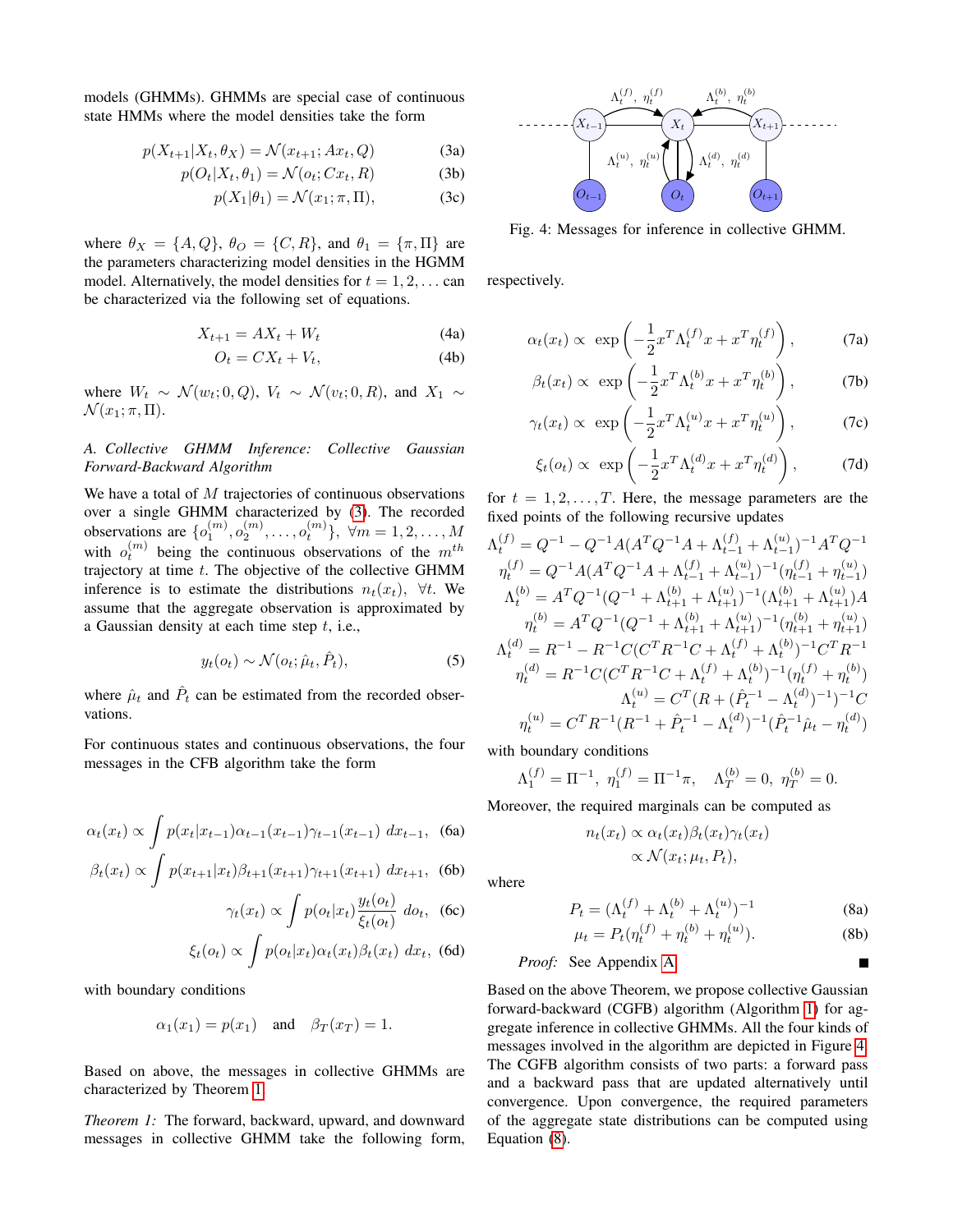<span id="page-3-1"></span>Algorithm 1 Collective Gaussian Forward-Backward (CGFB) Algorithm

| Initialize all the message parameters                                                                                                                                                                                  |
|------------------------------------------------------------------------------------------------------------------------------------------------------------------------------------------------------------------------|
| while not converged do                                                                                                                                                                                                 |
| Forward pass:                                                                                                                                                                                                          |
| for $t = 2, 3, , T$ do                                                                                                                                                                                                 |
| i) Update upward parameters $\Lambda_{t-1}^{(u)}$ and $\eta_{t-1}^{(u)}$                                                                                                                                               |
| ii) Update forward parameters $\Lambda_t^{(\vec{f})}$ and $\eta_t^{(\vec{f})}$                                                                                                                                         |
| ii) Update downward parameters $\Lambda_t^{(d)}$ and $\eta_t^{(d)}$                                                                                                                                                    |
| end for                                                                                                                                                                                                                |
| <b>Backward</b> pass:                                                                                                                                                                                                  |
| for $t = T - 1, , 1$ do                                                                                                                                                                                                |
|                                                                                                                                                                                                                        |
| i) Update upward parameters $\Lambda_{t+1}^{(u)}$ and $\eta_{t+1}^{(u)}$<br>ii) Update backward parameters $\Lambda_t^{(b)}$ and $\eta_t^{(b)}$<br>ii) Update downward parameters $\Lambda_t^{(d)}$ and $\eta_t^{(d)}$ |
|                                                                                                                                                                                                                        |
| end for                                                                                                                                                                                                                |
| end while                                                                                                                                                                                                              |
| Estimate required state density parameters $\mu_t$ and $P_t$                                                                                                                                                           |

## *B. Sliding Window Filter for Fast Inference*

The size of the underlying GHMM increases with time and filtering becomes more and more expensive computationally. Therefore for real-time aggregate filtering, it is not suitable to consider the full length model. Similar to the recently proposed sliding window Sinkhorn belief propagation (SW-SBP) algorithm [6], the inference in collective GHMM can be performed in an incremental (online) fashion. Based on SW-SBP, we propose sliding window collective Gaussian forward backward (SW-CGFB) algorithm that employs a sliding window filter of length  $K$  such that at each time step, only the most recent  $K$  (aggregate) observations are taken into account for estimating the current state density. Moreover in order to encode the discarded information, the forward messages are utilized as the prior.

<span id="page-3-2"></span>

Fig. 5: Sliding window filter for incremental inference in collective GHMMs.

The sliding window filter scheme for inference in collective GHMMs is illustrated in Figure [5](#page-3-2) with window size of K. When the new observation comes in at time  $t + 1$ , the leftmost state variable is assigned a prior same as the forward

message to the variable at time  $t$  which is indicative of the discarded information. The CGFB algorithm is run in the  $K$ length GHMM with this prior represented by the forward message.

## <span id="page-3-0"></span>IV. CONNECTIONS TO STANDARD KALMAN FILTER

Suppose we know the estimated state distribution  $n_t(x_t) \propto$  $\mathcal{N}(x_t; \mu_t, P_t)$  and as the single new observation  $\hat{o}_{t+1}$  is recorded at time  $t + 1$ , the goal is to estimate the state distribution  $n_{t+1}(x_{t+1}) = p(x_{t+1}|\hat{o}_{1:t+1})$ . This is the setting of the standard Kalman filter. We show that the standard Kalman filter is equivalent to the SW-CGFB algorithm for the case of a single individual  $(M = 1)$  and unit window size  $(K = 1)$ .

The sliding window filter scheme with window size  $K = 1$ for a single individual is shown in Figure [6.](#page-3-3) Note that here the backward messages do not contribute to the state density estimation due to the boundary condition in Algorithm [1.](#page-3-1) Moreover, the upward messages do not depend on the downward message and reduce to the corresponding observation probabilities of the underlying GHMM [4].

<span id="page-3-3"></span>

Fig. 6: Sliding window filter with window size  $K = 1$  and number of agents  $M = 1$ .

Identifying the forward message  $\alpha_{t+1}(x_{t+1})$  as prediction step and then incorporating the upward message from the observation node as correction step, the state density can be estimated as

$$
n_{t+1}(x_{t+1}) \propto \underbrace{\underbrace{\alpha_{t+1}(x_{t+1})}_{\text{prediction}} \gamma_{t+1}(x_{t+1})}_{\text{correction}}.
$$
 (9)

Here the predicted state density takes the form

$$
\alpha_{t+1}(x_{t+1}) \propto \int p(x_{t+1}|x_t) \alpha_t(x_t) \gamma_t(x_t) dx_t
$$
  
 
$$
\propto \int p(x_{t+1}|x_t) n_t(x_t) dx_t
$$
  
\n
$$
= \int \mathcal{N}(x_{t+1}; Ax_t, Q) \mathcal{N}(x_t; \mu_t, P_t) dx_t
$$
  
\n
$$
\propto \mathcal{N}(x_{t+1}; \mu_{t+1|t}, P_{t+1|t}),
$$

<span id="page-3-4"></span>with

$$
P_{t+1|t} = Q + AP_{t|t}A^{T}
$$
 (10a)  

$$
\mu_{t+1|t} = A\mu_{t|t}.
$$
 (10b)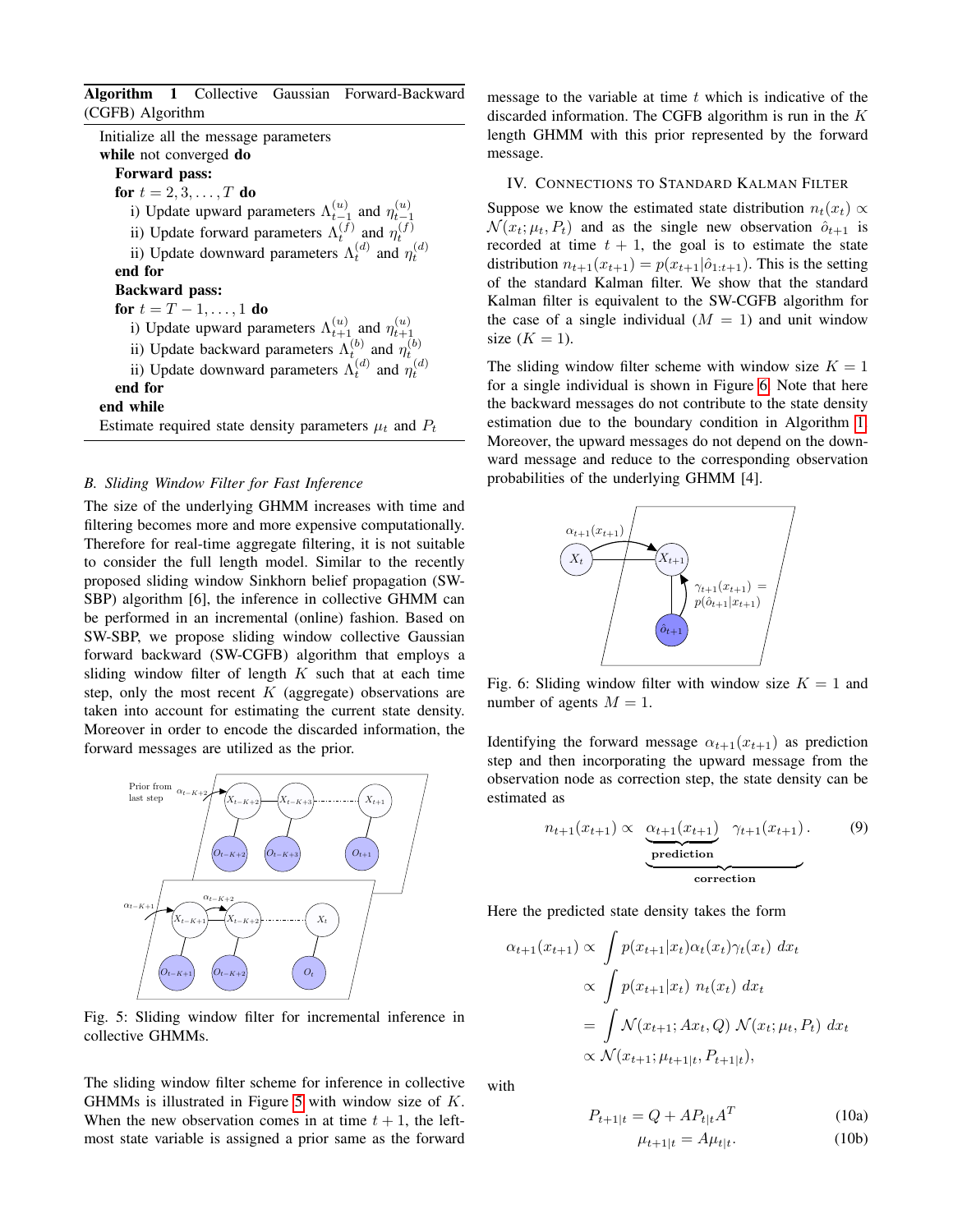Note that in general, the parameters  $\mu_t$  and  $P_t$  of the estimated aggregate state distribution  $n_t(x_t)$  also depend on the future observation. However, in the setting of sliding window filter, they are same as  $\mu_{t|t}$  and  $P_{t|t}$  taking only the current and past observations into account. After the prediction step, the correction step aims to estimate the required state distribution as

$$
n_{t+1}(x_{t+1}) \propto \alpha_{t+1}(x_{t+1})\gamma_{t+1}(x_{t+1})
$$
  
\n
$$
\propto \mathcal{N}(x_{t+1}; \mu_{t+1|t}, P_{t+1|t}) p(\hat{o}_{t+1}|x_{t+1})
$$
  
\n
$$
\propto \mathcal{N}(x_{t+1}; \mu_{t+1|t}, P_{t+1|t}) \mathcal{N}(\hat{o}_{t+1}; Cx_{t+1}, R)
$$
  
\n
$$
\propto \exp\left(-\frac{1}{2}x_{t+1}^T(P_{t+1|t}^{-1} + C^T R^{-1} C)x_{t+1} + x^T (P_{t+1|t}^{-1} \mu_{t+1|t} + C^T R^{-1} \hat{o}_{t+1})\right)
$$
  
\n
$$
\propto \exp\left(-\frac{1}{2}(x_{t+1} - \mu_{t+1|t+1})^T (P_{t+1|t}^{-1} + C^T R^{-1} C)(x_{t+1} - \mu_{t+1|t+1}))\right)
$$
  
\n
$$
\propto \mathcal{N}(x_{t+1}; \mu_{t+1|t+1}, P_{t+1|t+1}),
$$

<span id="page-4-1"></span>with

$$
P_{t+1|t+1} = (I - K_{t+1}C)P_{t+1|t} \tag{11a}
$$

$$
\mu_{t+1|t+1} = \mu_{t+1|t} + K_{t+1}(\hat{o}_{t+1} - C\mu_{t+1|t}) \tag{11b}
$$

$$
K_{t+1} = P_{t+1|t} C^{T} (R + C P_{t+1|t} C^{T})^{-1}.
$$
 (11c)

Equations [\(10\)](#page-3-4) and [\(11\)](#page-4-1) describe the prediction and correction updates of the standard Kalman filter, respectively, and its full derivation can be found in Appendix [B.](#page-7-0)

*Remark 1:* Similarly, it can be shown that the message updates in Algorithm [1](#page-3-1) reduce to the standard Kalman smoother updates for the case of a single individual, i.e.,  $M = 1$ .

#### V. NUMERICAL EXPERIMENTS

<span id="page-4-0"></span>We conduct multiple experiments to evaluate the performance of our CGFB algorithm. We simulate a system with the GHMM parameters:

$$
\pi = \begin{bmatrix} 1 \\ 0 \end{bmatrix}, \quad \Pi = \begin{bmatrix} 1 & 0.2 \\ 0.2 & 1 \end{bmatrix}
$$

$$
A = \begin{bmatrix} 1 & \Delta t \\ -\Delta t & 1 - 0.5\Delta t \end{bmatrix}, \quad C = \begin{bmatrix} 0 & \Delta t \end{bmatrix}
$$

$$
Q = \Delta t \begin{bmatrix} 0.1 & 0 \\ 0 & 0.1 \end{bmatrix}, \quad R = \Delta t \begin{bmatrix} 0.7 \end{bmatrix},
$$

where  $\Delta t$  is set to 0.05 for all our experiments. Based on the above GHMM parameters, we generate  $M$  number of trajectories and record the aggregate observations  $\{o_1^{(m)}, o_2^{(m)}, \ldots, o_T^{(m)}\}$  $\{m \atop T\}$ ,  $\forall m = 1, 2, \ldots, M$ . We then use CGFB algorithm to estimate the aggregate state distributions  $n_t(x_t)$ ,  $\forall t = 1, 2, ..., T$ , which are compared against the ground truth distributions in terms of quadratic error averaged over all the time steps  $t$ . Figure [7](#page-4-2) depicts error curves for mean and covariance estimates with respect to the corresponding ground truth means and covariances. It can be clearly observed that the algorithm converges and estimated parameters are very close to the ground truth.

<span id="page-4-2"></span>

Fig. 7: Convergence of CGFB with respect to the corresponding ground truths with  $M = 200$  and  $T = 100$ . Different colors represent different random seeds.

<span id="page-4-3"></span>

Fig. 8: Quadratic errors with respect to the ground truth with  $T = 100$  and varying number of agents M. The plot is averaged over 10 different seeds; the vertical bars represent the corresponding standard deviations.

Next, we study the effect of number of agents  $M$  on the estimation of aggregate state distributions. Figure [8](#page-4-3) shows the error values for different number of agents. We observe that errors in both mean and covariance estimates get smaller as the number of agents  $M$  increase. Furthermore, we evaluate the performance of CGFB against  $M$  independent standard Kalman filters assuming the identities of each particle and measurement are known. Let the Kalman filter mean and covariance estimates for M agents at time T be  $\mu_T^m$  and  $P_T^m$ for  $m = 1, 2, \ldots, M$ . We compute the mean and variances of these M Kalman estimations as

$$
\mu_T^{\text{KF}} = \frac{1}{M} \sum_{m=1}^{M} \mu_T^m
$$
  

$$
P_T^{\text{KF}} = \frac{1}{M} \sum_{m=1}^{M} P_T^m + (\mu_T^m - \mu_T^{\text{KF}})(\mu_T^m - \mu_T^{\text{KF}})^T
$$

and use them to compare against the estimates obtained by the CGFB algorithm. This comparison in terms of quadratic error is shown in Figure [9.](#page-5-1)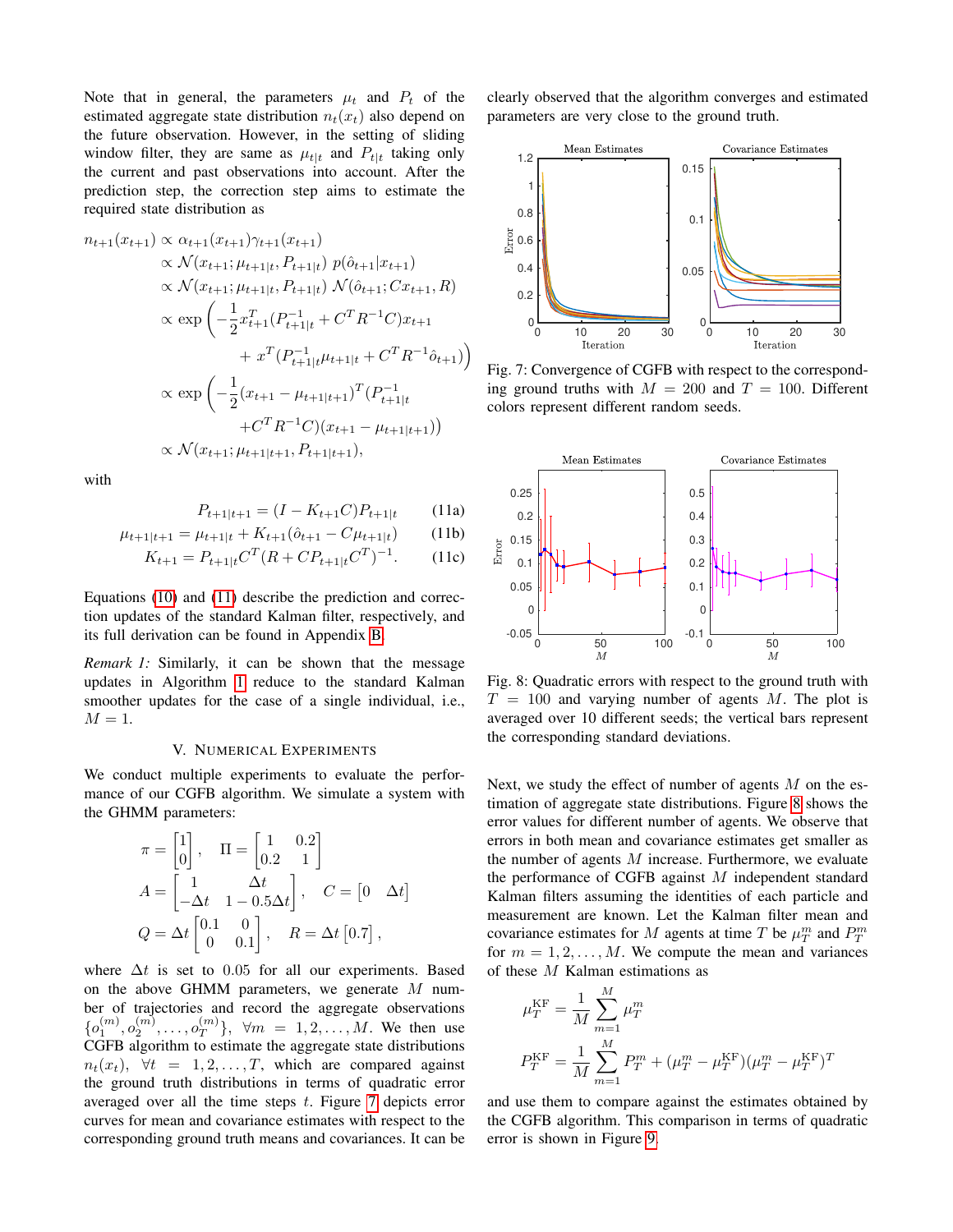<span id="page-5-1"></span>

Fig. 9: Error comparison against Kalman filter estimates for  $T = 100$ 

<span id="page-5-2"></span>

Fig. 10: Comparison of time taken by the baseline CGFB (full length graph) and SW-CGFB (sliding window). Here,  $M = 100, K = 20.$ 

Finally, we evaluate the performance of our algorithm with sliding window filter. First, we present the comparison of time complexity between the full length graph that we refer as baseline CGFB and SW-CGFB in Figure [10.](#page-5-2) It is evident that the time taken by the baseline CGFB increases linearly with time, while SW-CGFB takes a constant amount of time at each step. Now we compare the SW-CGFB algorithm against the baseline. The naive version of SW-CGFB refers to the sliding window filter without considering the prior from the previous step. Figures [11](#page-5-3) and [12](#page-5-4) depict the error performance for different values of window sizes. In both the figures, the results are averaged over 10 different seeds and the shaded areas represent the corresponding standard deviations. It can be observed that the naive sliding window filter without considering the prior performs poorly as compared to the one with prior. Moreover, the errors in the mean estimates decrease with the increase in window size.

# VI. CONCLUSION

<span id="page-5-0"></span>In this paper, we proposed an algorithm for filtering and inference in collective GHMMs, where the data from several individuals is recorded in aggregate form such that the observations are indistinguishable. The algorithm enjoys convergence guarantees and naturally reduces to the standard Kalman filter for the case of a single individual. We also proposed a sliding window filter scheme for fast inference

<span id="page-5-3"></span>

Fig. 11: Sliding window filter with window size  $K = 20$  and number of agents  $M = 100$ .

<span id="page-5-4"></span>

Fig. 12: Error comparison of sliding window filters with window size  $K = 30$  and number of agents  $M = 100$ .

in collective GHMMs.

## **REFERENCES**

- [1] R. J. Lorentzen and G. Nævdal, "An iterative ensemble Kalman filter," *IEEE Transactions on Automatic Control*, vol. 56, no. 8, pp. 1990– 1995, 2011.
- [2] B. Anderson and J. Moore, *Optimal Filtering*. Prentice-Hall, 1979.
- [3] M. J. Wainwright and M. I. Jordan, "Graphical models, exponential families, and variational inference," *Foundations and Trends® in Machine Learning*, vol. 1, no. 1–2, pp. 1–305, 2008.
- [4] R. Singh, I. Haasler, Q. Zhang, J. Karlsson, and Y. Chen, "Inference with aggregate data: An optimal transport approach," in *Under Review*, 2020.
- [5] D. R. Sheldon and T. G. Dietterich, "Collective graphical models," in *Advances in Neural Information Processing Systems*, 2011, pp. 1161– 1169.
- [6] R. Singh, I. Haasler, Q. Zhang, J. Karlsson, and Y. Chen, "Incremental inference of collective graphical models," *IEEE Control Systems Letters*, vol. 5, no. 2, pp. 421–426, 2020.
- [7] I. Haasler, A. Ringh, Y. Chen, and J. Karlsson, "Estimating ensemble flows on a hidden Markov chain," in *58th IEEE Conference on Decision and Control*, 2019.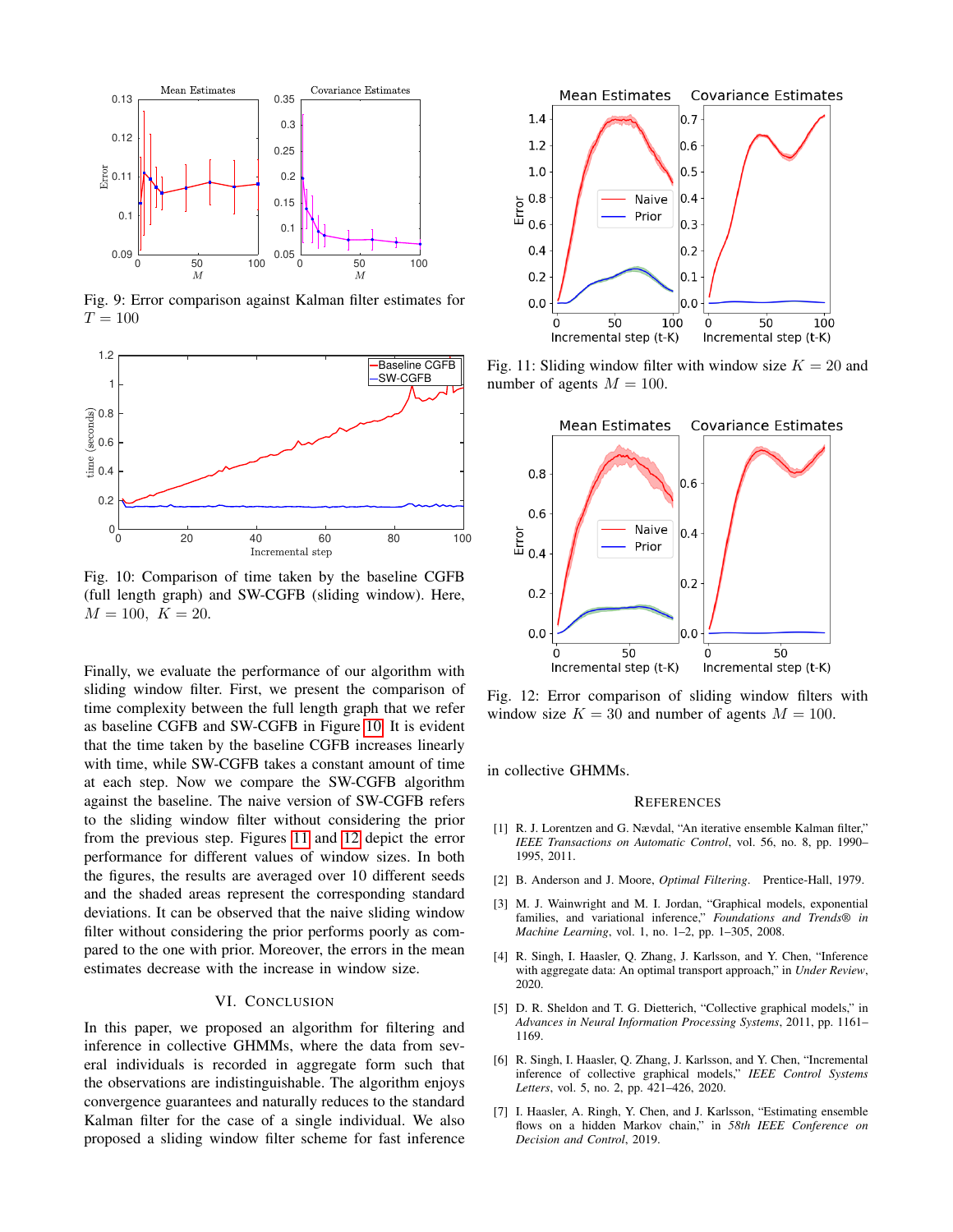- [8] J. Pearl, "Probabilistic reasoning in intelligent systems: Networks of plausible inference," *Morgan Kaufmann Publishers Inc*, 1988.
- [9] D. Sheldon, T. Sun, A. Kumar, and T. Dietterich, "Approximate inference in collective graphical models," in *International Conference on Machine Learning*, 2013, pp. 1004–1012.
- [10] T. Sun, D. Sheldon, and A. Kumar, "Message passing for collective graphical models," in *International Conference on Machine Learning*, 2015, pp. 853–861.
- [11] J. W. Kim and P. G. Mehta, "Feedback particle filter for collective inference," *arXiv preprint arXiv:2010.06655*, 2020.
- [12] L. R. Rabiner, "A tutorial on hidden markov models and selected applications in speech recognition," *Proceedings of the IEEE*, vol. 77, no. 2, pp. 257–286, 1989.
- [13] Q. Zhang, R. Singh, and Y. Chen, "Filtering for aggregate hidden markov models with continuous observations," in *Under Review*, 2020.

#### APPENDIX

<span id="page-6-0"></span>*A. Proof of Theorem [1](#page-2-1)*

*Proof:* The product messages take the form

where  
\n
$$
\alpha_t(x_t)\gamma_t(x_t) \propto \exp\left(-\frac{1}{2}x^T(\Lambda_t^{(f)} + \Lambda_t^{(u)})x + x^T(\eta_t^{(f)} + \eta_t^{(u)})\right)
$$
\n
$$
\beta_t(x_t)\gamma_t(x_t) \propto \exp\left(-\frac{1}{2}x^T(\Lambda_t^{(b)} + \Lambda_t^{(u)})x + x^T(\eta_t^{(b)} + \eta_t^{(u)})\right)
$$
\n
$$
\alpha_t(x_t)\beta_t(x_t) \propto \exp\left(-\frac{1}{2}x^T(\Lambda_t^{(f)} + \Lambda_t^{(b)})x + x^T(\eta_t^{(f)} + \eta_t^{(b)})\right)
$$
\n
$$
\text{where}
$$

## Forward Messages:

The forward messages can be written as

$$
\alpha_t(x_t) \propto \int p(x_t|x_{t-1})\alpha_{t-1}(x_{t-1})\gamma_{t-1}(x_{t-1}) dx_{t-1}
$$

$$
\propto \int \exp\left(-\frac{1}{2}(x_t - Ax_{t-1})^T Q^{-1}(x_t - Ax_{t-1})\right)
$$

$$
\exp\left(-\frac{1}{2}x_{t-1}^T (\Lambda_{t-1}^{(f)} + \Lambda_{t-1}^{(u)})x_{t-1} + x_{t-1}^T (\eta_{t-1}^{(f)}) + \eta_{t-1}^{(u)})\right) dx_{t-1}
$$

$$
\propto \mathcal{N}\left(x_t; A\mu_{t-1}^{(fu)}, Q + AP_{t-1}^{(fu)}A^T\right),
$$

where  $\mu_{t-1}^{(fu)}$  and  $P_{t-1}^{(fu)}$  are the mean and covariance of the product message  $\alpha_{t-1}(x_{t-1})\gamma_{t-1}(x_{t-1})$ , respectively. The above equation simplifies in canonical form as

$$
\Lambda_t^{(f)} = (Q + AP_{t-1}^{(fu)}A^T)^{-1}
$$
  
=  $Q^{-1} - Q^{-1}A(A^TQ^{-1}A + \Lambda_{t-1}^{(fu)})^{-1}A^TQ^{-1}$   
=  $Q^{-1} - Q^{-1}A(A^TQ^{-1}A + \Lambda_{t-1}^{(f)} + \Lambda_{t-1}^{(u)})^{-1}A^TQ^{-1}$ 

$$
\eta_t^{(f)} = \Lambda_t^{(f)} A \mu_{t-1}^{(fu)}
$$
  
=  $(Q + AP_{t-1}^{(fu)} A^T)^{-1} (AP_{t-1}^{(fu)} \eta_{t-1}^{(fu)})$   
=  $Q^{-1} A (A^T Q^{-1} A + \Lambda_{t-1}^{(fu)})^{-1} \eta_{t-1}^{(fu)}$   
=  $Q^{-1} A (A^T Q^{-1} A + \Lambda_{t-1}^{(f)} + \Lambda_{t-1}^{(u)})^{-1} (\eta_{t-1}^{(f)} + \eta_{t-1}^{(u)}).$ 

#### Backward Messages:

$$
p(x_{t+1}|x_t)\beta_{t+1}(x_{t+1})\gamma_{t+1}(x_{t+1})
$$
  
\n
$$
\propto \exp\left(-\frac{1}{2}(x_{t+1} - Ax_t)^T Q^{-1}(x_{t+1} - Ax_t)\right)
$$
  
\n
$$
-\frac{1}{2}(x_{t+1} - \mu_{t+1}^{(b)})^T (\Lambda_{t+1}^{(b)}) (x_{t+1} - \mu_{t+1}^{(b)})
$$
  
\n
$$
-\frac{1}{2}(x_{t+1} - \mu_{t+1}^{(a)})^T (\Lambda_{t+1}^{(a)}) (x_{t+1} - \mu_{t+1}^{(a)})
$$
  
\n
$$
\propto \exp\left(-\frac{1}{2}(x_{t+1} - \nu)^T \Sigma_1 (x_{t+1} - \nu)
$$
  
\n
$$
-\frac{1}{2}(Ax_t - \mu_{t+1}^{(b)})^T \Sigma_2 (Ax_t - \mu_{t+1}^{(b)})
$$
  
\n
$$
-\frac{1}{2}(Ax_t - \mu_{t+1}^{(a)})^T \Sigma_3 (Ax_t - \mu_{t+1}^{(a)})
$$

$$
\Sigma_1 = (Q^{-1} + \Lambda_{t+1}^{(b)} + \Lambda_{t+1}^{(u)})^{-1}
$$
 (12a)

$$
\Sigma_2 = Q^{-1} \Sigma_1 \Lambda_{t+1}^{(b)} \tag{12b}
$$

$$
\Sigma_3 = Q^{-1} \Sigma_1 \Lambda_{t+1}^{(u)} \tag{12c}
$$

$$
\hbox{\it Therefore,}
$$

$$
\beta_t(x_t) \propto \int p(x_{t+1}|x_t) \beta_{t+1}(x_{t+1}) \gamma_{t+1}(x_{t+1}) dx_{t+1}
$$

$$
\propto \exp\left(-\frac{1}{2} \{x_t^T A^T (\Sigma_2 + \Sigma_3) A x + x_t^T (A^T \Sigma_2 \mu_{t+1}^{(b)} + A^T \Sigma_3 \mu_{t+1}^{(u)})\}\right)
$$

$$
\propto \exp\left(-\frac{1}{2} \{x_t^T \Lambda_t^{(b)} x + x_t^T \eta_t^{(b)}\}\right)
$$

with

$$
\Lambda_t^{(b)} = A^T (\Sigma_2 + \Sigma_3) A
$$
  
=  $A^T Q^{-1} (Q^{-1} + \Lambda_{t+1}^{(b)} + \Lambda_{t+1}^{(u)})^{-1} (\Lambda_{t+1}^{(b)} + \Lambda_{t+1}^{(u)}) A$   

$$
\eta_t^{(b)} = A^T \Sigma_2 \mu_{t+1}^{(b)} + A^T \Sigma_3 \mu_{t+1}^{(u)}
$$
  
=  $A^T Q^{-1} (Q^{-1} + \Lambda_{t+1}^{(b)} + \Lambda_{t+1}^{(u)})^{-1} (\Lambda_{t+1}^{(b)} \mu_{t+1}^{(b)} + \Lambda_{t+1}^{(u)} \mu_{t+1}^{(u)})$   
=  $A^T Q^{-1} (Q^{-1} + \Lambda_{t+1}^{(b)} + \Lambda_{t+1}^{(u)})^{-1} (\eta_{t+1}^{(b)} + \eta_{t+1}^{(u)})$ 

#### Downward Messages:

The downward density can be simplified as

$$
\xi_t(o_t) \propto \int p(o_t|x_t) \alpha_t(x_t) \beta_t(x_t) dx_t
$$
  
 
$$
\propto \int \mathcal{N}(o_t; Cx_t, R) \mathcal{N}\left(x_t; \mu_t^{(fb)}, P_t^{(fb)}\right) dx_t
$$
  
 
$$
\propto \mathcal{N}\left(o_t; C\mu_t^{(fb)}, R + C P_t^{(fb)} C^T\right),
$$

where  $\mu_t^{(fb)}$  and  $P_t^{(fb)}$  are the mean and covariance of product message  $\alpha_t(x_t)\beta_t(x_t)$ , respectively. In canonical form, it further reduces to